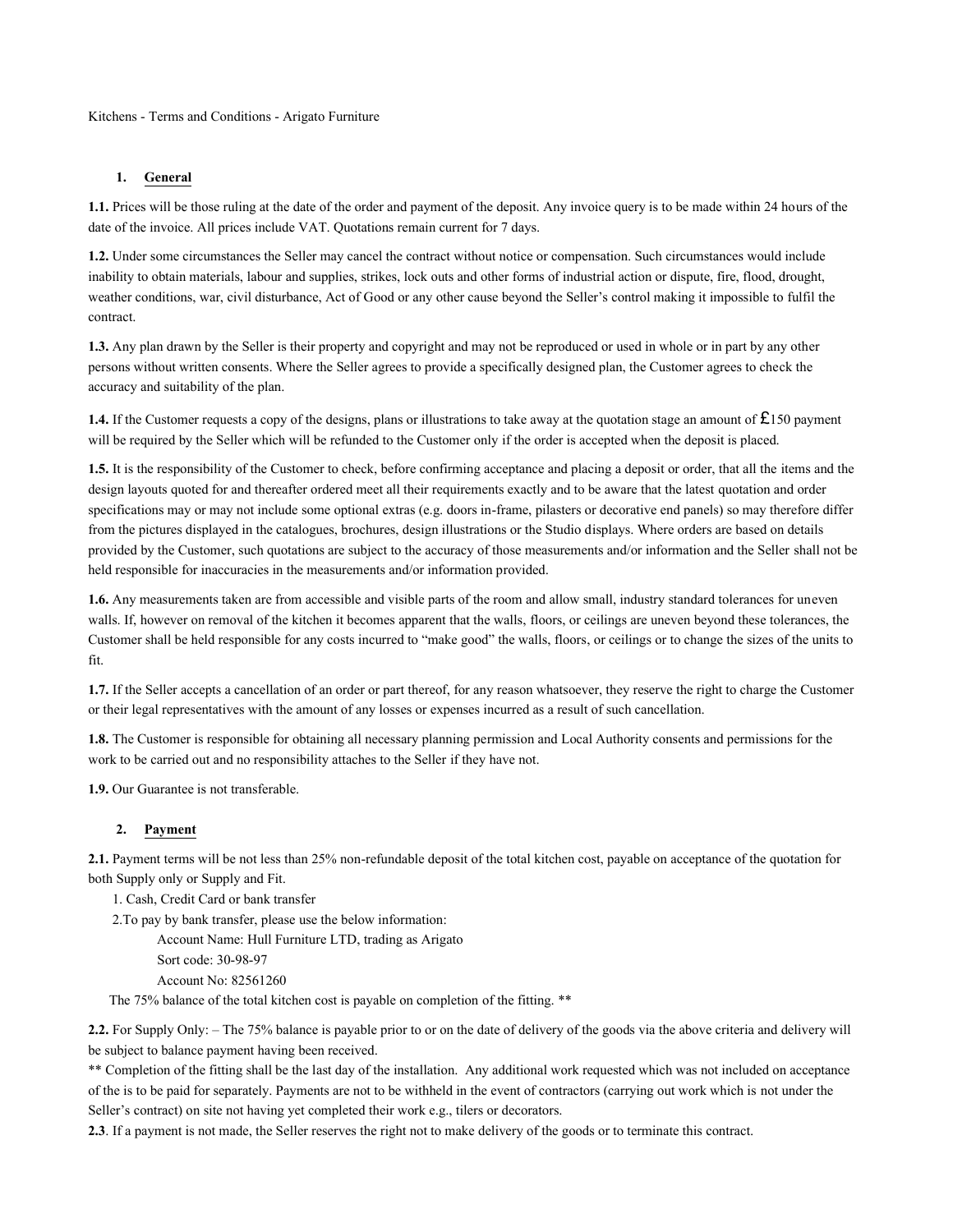**2.4.** Ownership of the goods shall remain with the Seller and shall not pass to the Customer until the agreed price for them, together with all other sums due from the Customer to the Seller have been paid and cleared in full.

#### **3. Products**

**3.1** Please be aware that laminated boards, wood elements and worktops may vary from the samples in the showroom and granite could have shade and pattern variations which may vary from the samples in the showroom. All should be thoroughly checked and accepted by the Customer for acceptable colors match prior to cutting and installation.

**3.2.** For installation and safety purposes there may be a join in any material over 2,000mm.

#### **4. Delivery**

**3.1** We will deliver the products to the location agreed in writing. You must inform us in advance of any potential delivery/installation problems in respect of restricted access, narrow roads, parking, long drives etc. We cannot accept responsibility for any damage or loss resulting from access problems of which we have no prior knowledge, other than as a result of our negligence.

3.2 Collection by you. If you have asked to collect the products from our premises, it may be possible to collect them from us at a time and venue.

3.4 If no responsible person agreed by you is available at your address to take delivery of the products, then we will leave you a note informing you of how to rearrange\* delivery or collection of the products from a local depot.

Someone over the age of 18 will need to be home during the installation. \*Redelivery fee may apply.

3.5 If you do not collect the products from us as arranged or if, after a failed delivery to you, you do not re-arrange delivery we will contact you for further instructions and may charge you for storage costs and any further delivery costs. If, despite our reasonable efforts, we are unable to contact you or re-arrange delivery or collection we may end the contract and clause 2 will apply.

3.6 The engineer needs to be able to park near to your home. If you need a permit to park at your home, make sure you have this ready for when the engineer arrives.

#### **5. Installation**

**5.1.** The kitchen fitting is always carried out by the Seller's team of reliable, qualified, and trusted bona-fide sub-contractors (hereafter known as the Installers) who are liable for all aspects of the installation and who are covered by their own liability insurances.

**5.2.** We agree to supply and fit the goods at the site, unless it is stated otherwise above. The installation process will take between 1-15 working days and we will in any event use our reasonable endeavours to complete the installation as soon as we reasonably can.

#### **5.3** At Hull Furniture we offer **Dry Installation only**:

This does not includes removing your old kitchen and units, worktops, sinks, taps and appliances.

Your room must be ready for our fitter to install the kitchen and as the client it is your responsibility to ensure your room is prepared. We will cover the following:

- Installation of the new units, installation of the new appliances, installation of cabinet lighting

**Please note** This does not include connection of water services, appliances, removal of existing kitchen, preparation of plumbing | electrical services, preparation of walls (plastering or decoration etc), connection of gas appliances.

**5.4.** Fitting tolerance - Voids and fillers surrounding the installed furniture are part of normal fitting tolerances and cannot be accepted as a basis for complaint

**5.5.** The kitchen and/or utility will be designed and installed subject to the dimensions and specifications in the latest signed plan. Any subsequent building work undertaken, or architects' plans should match these exactly and no liability attaches to the Seller for any consequential loss arising from any changes or alterations to the property which do not exactly match the dimensions stated in the latest plan agreed with the Customer and the Seller. It is the responsibility of the Customer to notify any subsequent changes which are made.

**5.6.** The Seller reserves the right to postpone the installation if any building preparation work is not fully completed in time (e.g., the plaster is still wet on the walls).

**5.7.** The Installers will use reasonable endeavours to keep disruption to water, gas, and electricity supplies to the minimum reasonably practicable. The installation will be carried out as quickly as possible; however, no time penalties will be incurred by the Seller in respect of the time taken for completion.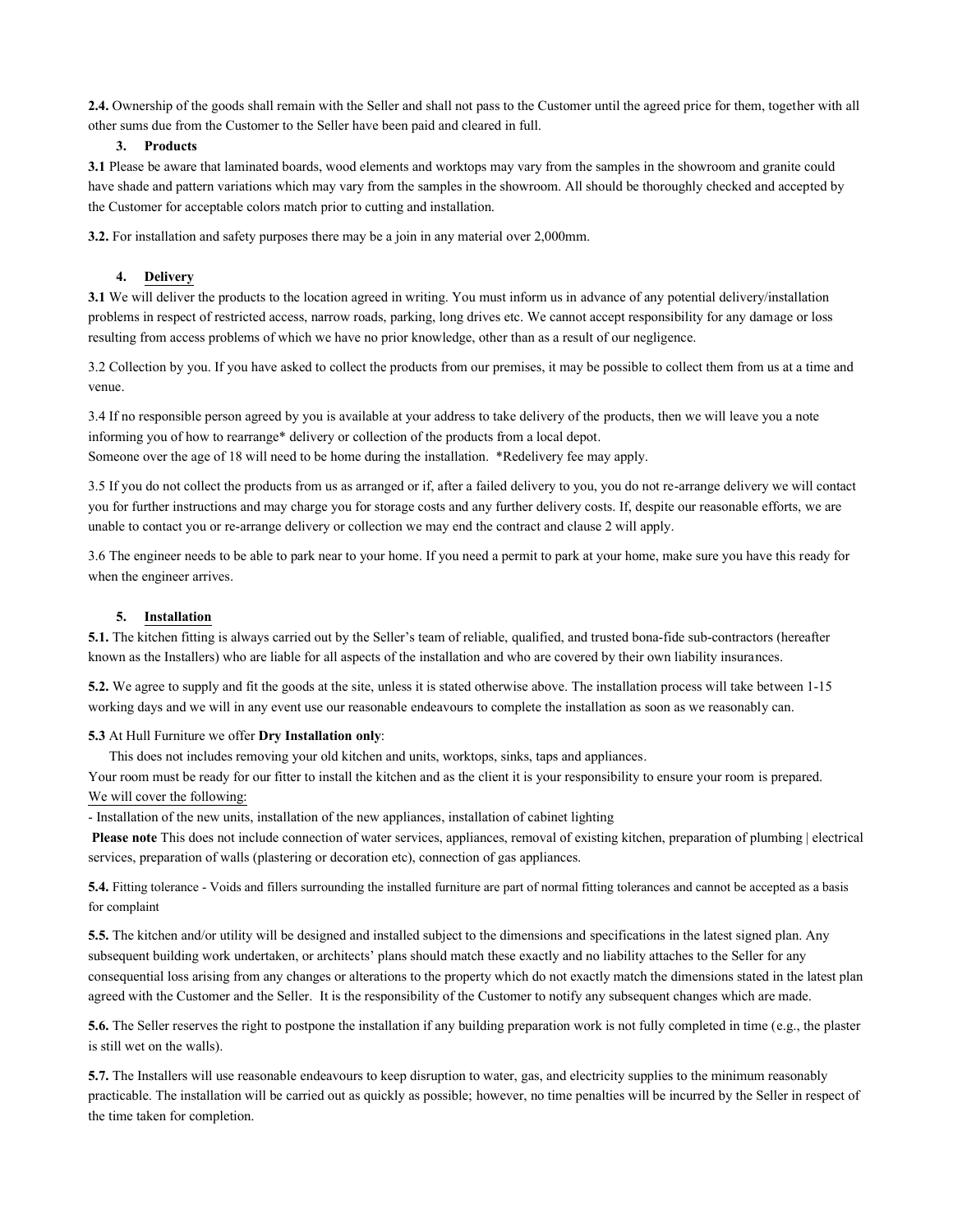**5.8.** Installation work may cease at any time should it be identified or suspected that there is a situation which may cause a hazard to life or property. Where such a situation found to be present, the Installers will reserve the right not to resume work until the situation is declared safe.

**5.9** If during the installation services, it appears that the walls are incapable of holding the Products or the utility connections are unsafe, faulty, flawed or of poor quality, we reserve the right to suspend the installation service until the necessary remedial works have been completed. This does not affect our right to take the full payment for the Products and installation services in line with our terms & conditions.

**5.10** We shall not be responsible for or liable for any damage, loss or expense caused due the poor quality of or fault with any of the walls or utility connections.

**5.11** Whilst we will try to ensure out Fitter(s) keeps dust and disruption to a minimum during the provision of the installation services, you should take all reasonable and necessary steps to minimize the impact of the installation services, for example by moving breakables/delicate items and covering areas likely to be affected with dust sheets. Whilst the Fitters will endeavour to clean up after themselves, you should expect some dust to result from the installation services and you agree that we will not be liable for any cleaning expenses resulting from such dust.

**5.12** Minor damage may occur to decor, plaster and tiling during the installation services but you agree that we will not be responsible for redecorating or making good any damage unless it is as a result of our negligence rather than an unavoidable consequence of having the Products fitted.

**5.13** If we are required to re-use existing and/or second-hand equipment we accept no liability for appearance, service, or longevity of the equipment, and will not be held liable for incorrect installation should full instructions and complete fixtures and fittings not be available. We will not be liable for any wear and tear on supplied fixtures and fittings or any breakages or failure's resulting from there re-use. Built-in ovens and ranges should be factory fitted with heat deflectors, so the heat emissions are minimized.

**5.14.** We operate a no-smoking policy for our employees and would respectfully ask if you would please comply wherever possible.

**5.15.** As a service provider we realize that the installers have a duty to perform their trade with reasonable care and skill. We ask that you safeguard personal items to limit the possibility of accidental damage in the kitchen or adjacent areas. We cannot be held responsible either during delivery or during installation as we have detailed this to you in these terms and conditions.

#### **6. Supply Only:**

If the Customer is carrying out their own installation using their own Installers (i.e. Supply Only), the Seller is not liable for any aspect of the installation including errors, faulty or poor workmanship or damage. For Supply Only contracts the Customer is solely responsible for taking delivery of the Goods and for checking the order and reporting any errors omissions or damage within 24 hours when the Seller's responsibilities will otherwise cease.

#### **7. Supply & Delivery Only:**

If the Customer is carrying out their own installation using their own Installers (i.e. Supply Only), the Seller is not liable for any aspect of the installation including errors, faulty or poor workmanship or damage. For Supply & Delivery Only, we are responsible for delivery of the Goods and customer is responsible for checking the order and reporting any errors omissions or damage within 24 hours when the Seller's responsibilities will otherwise cease.

- Cabinets are delivered already built from the manufacturer and ready to be installed in the home. Assembled cabinets do not require the homeowner to build the cabinets; everything is complete, including all the drawers and hardware components.
- Laminate worktops come in a wide range of lengths, widths, and thickness, to suit your needs. The laminate worktops are available in 1.8m, 2m, 3m, 3.05m, 3.6m and 4.1m lengths. They are available in **600mm widths**, which is the industry standard, as well as 650mm widths, with and without curved edges; ready to be trimmed to the correct size for your kitchen. Worktops are delivered in one piece with no drills.
- Splashback and upstands are delivered ready to be trimmed to the correct size for your kitchen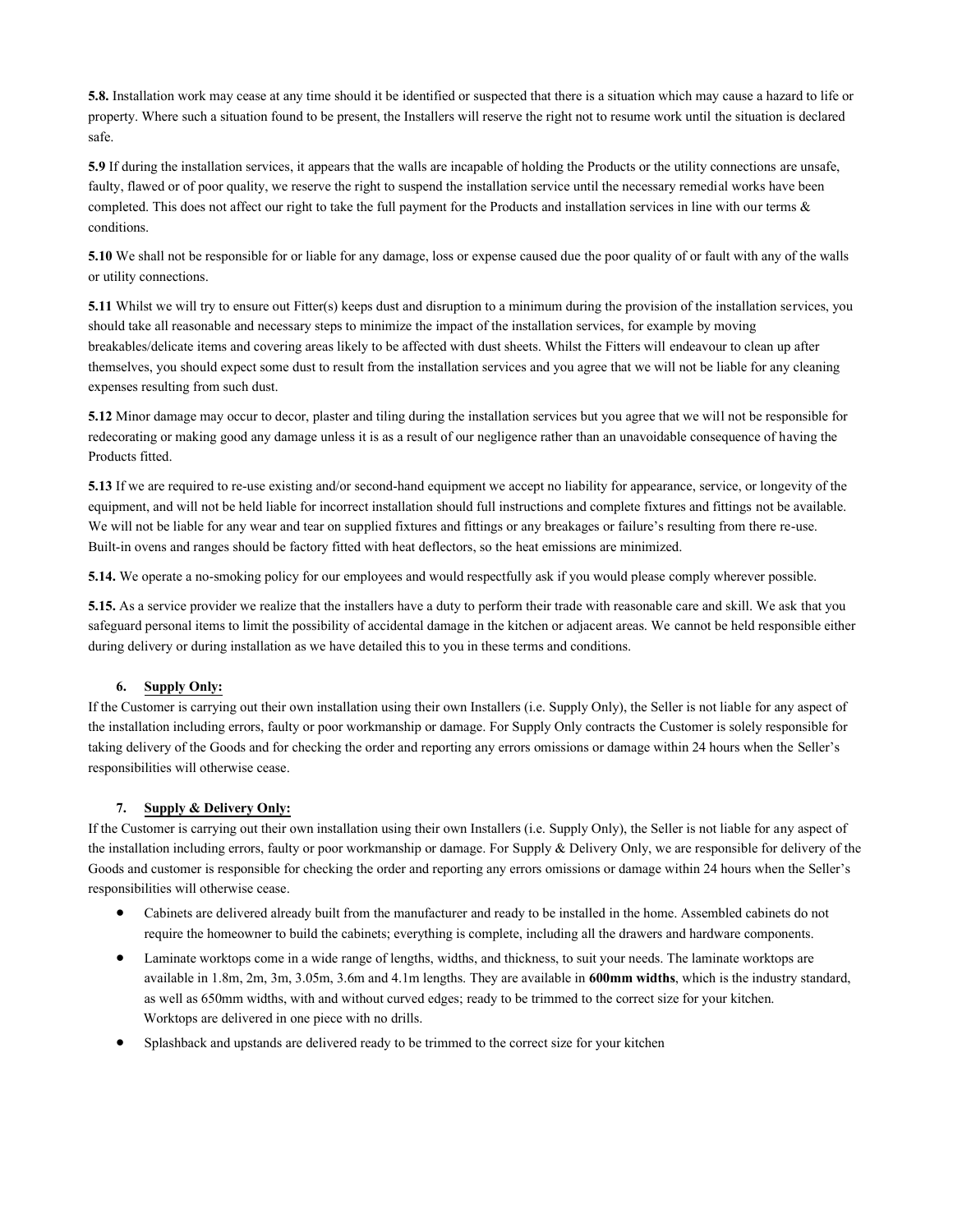#### **8. Cabinet warranty**

**8.1** All goods supplied by Hull Furniture are warranted free from defects. We supply high quality cabinetry and are confident that you will be entirely satisfied with your new kitchen. If, however, there is a problem with the cabinetry resulting from a defect in the manufacturing or raw material, we will replace the cabinet for a period of up to 5 years after installation. Frontals (doors, panels, plinths cornice and pelmets) are guaranteed for a period of two years and should you have a problem resulting from a defect in the manufacturing or raw material, we will provide a replacement

**8.2.** The warranty applies:

- $\checkmark$  to cabinets manufactured by Hull furniture Limited.
- $\checkmark$  to the person who purchased the cabinets. It is not transferrable to any other person.
- $\checkmark$  to individuals who purchased the cabinets as a consumer for private use, not to businesses, companies, partnerships or sole traders.
- $\checkmark$  to cabinets used entirely within a domestic environment for personal use, not to cabinets put into and used within business premises, places of work, rental properties, student properties or similar.
- $\checkmark$  to cabinets used within the environment intended by their design, for example, kitchen cabinets used within a kitchen and not kitchen cabinets used in, for example, a garage.
- $\checkmark$  to cabinets purchased and used within the United Kingdom.

**8.3** Exclusions, the warranty does not cover:

- $\checkmark$  damage caused or contributed to by poor, faulty or incorrect use, maintenance or incorrect installation if it's not installed by Hull Furniture
- ✓ damage caused or contributed to by events outside Hull Furnitures' control including but not limited to Acts of Good, fire, explosion, contact with corrosive matter, extreme weather conditions, flood, vandalism, soiling, misuse, abrasion, improper storage following delivery, rot and/or infestation following delivery, leaks (or similar incidents), damage due to non-domestic use.
- $\checkmark$  damage or colour deterioration caused or contributed to as a result of normal wear and tear.
- ✓ damage caused or contributed to by alterations or repairs other than those carried out by Hull Furniture Limited.
- $\checkmark$  damage caused or contributed to by the removal of the cabinets following initial installation.
- $\checkmark$  damage caused or contributed to by willful damage, abuse, mistreatment, negligence, abnormal storage, or environmental conditions.
- $\checkmark$  damage caused or contributed to by household animals and misuse by children.

**8.4** Limitations and conditions

- $\checkmark$  If you do not allow the Hull Furniture's representative to review the cabinet which is subject to the warranty claim you will invalidate the warranty in respect of that claim.
- Any repaired or replacement cabinet parts shall be guaranteed on the terms of this warranty for the unexpired portion of the warranty period only.
- $\checkmark$  This warranty is non-transferrable and is personal to the original purchaser as shown on the invoice.

9.0 Taking a photo of the new furniture

- $\checkmark$  After the installation is finished, we take photos of the finished project for marketing purposes.
- $\checkmark$  If you do not wish us to take a photo at your home, let us know, otherwise you give us permission to use, reproduce, adapt and publish.
- ✓ Customers providing testimonials and/or allowing us to photograph our installations grant Hull Furniture license to use, reproduce, adapt and publish.

## **By ordering any of the Goods, you agree to be bound by these Terms and Conditions. By ordering any of the Services, you agree to be bound by these Terms and Conditions.**

Please do not hesitate to ask if you want further clarification on any of the above Terms and Conditions.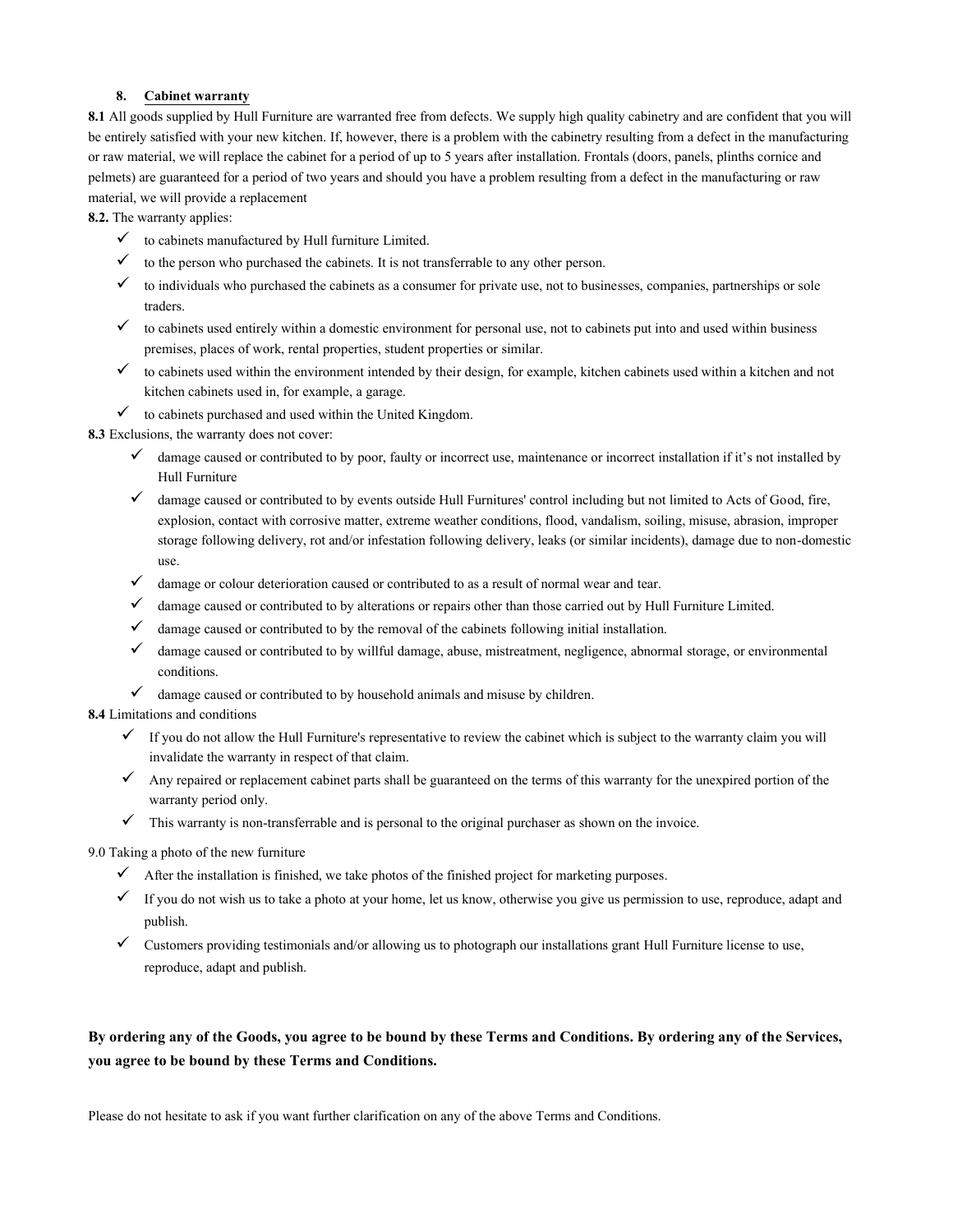# *Description*

# **End panels**

A kitchen end panel is a panel that is fixed to the end of a run of kitchen cabinets that finishes the look of the kitchen properly.

An end panel it fitted to any exposed side of the kitchen units. The primary use of a kitchen end panel is to finish the exposed units, so they match the rest of the kitchen, it is used to match up the end with the kitchen doors. The end panel is normally finished with the same colour and style as the kitchen doors, they are often made from the same material as the kitchen doors or worktops. You fit an end panel to any exposed kitchen cabinet. This normally means fitting them to the end of any exposed wall units, base units and tall units, such as larder units and appliance housing. You would usually also use it to finish exposed units between the tall units and base units.

Two ways of cut and install the end panel. You can choose between 2 positions for the end panel when aligning with the doors:

## **1. Add a slight edge so that the end panel sits flush with the worktops, which sit protruding further out than the kitchen cabinets.**



## **2. - The end panels to fit flush with the doors**